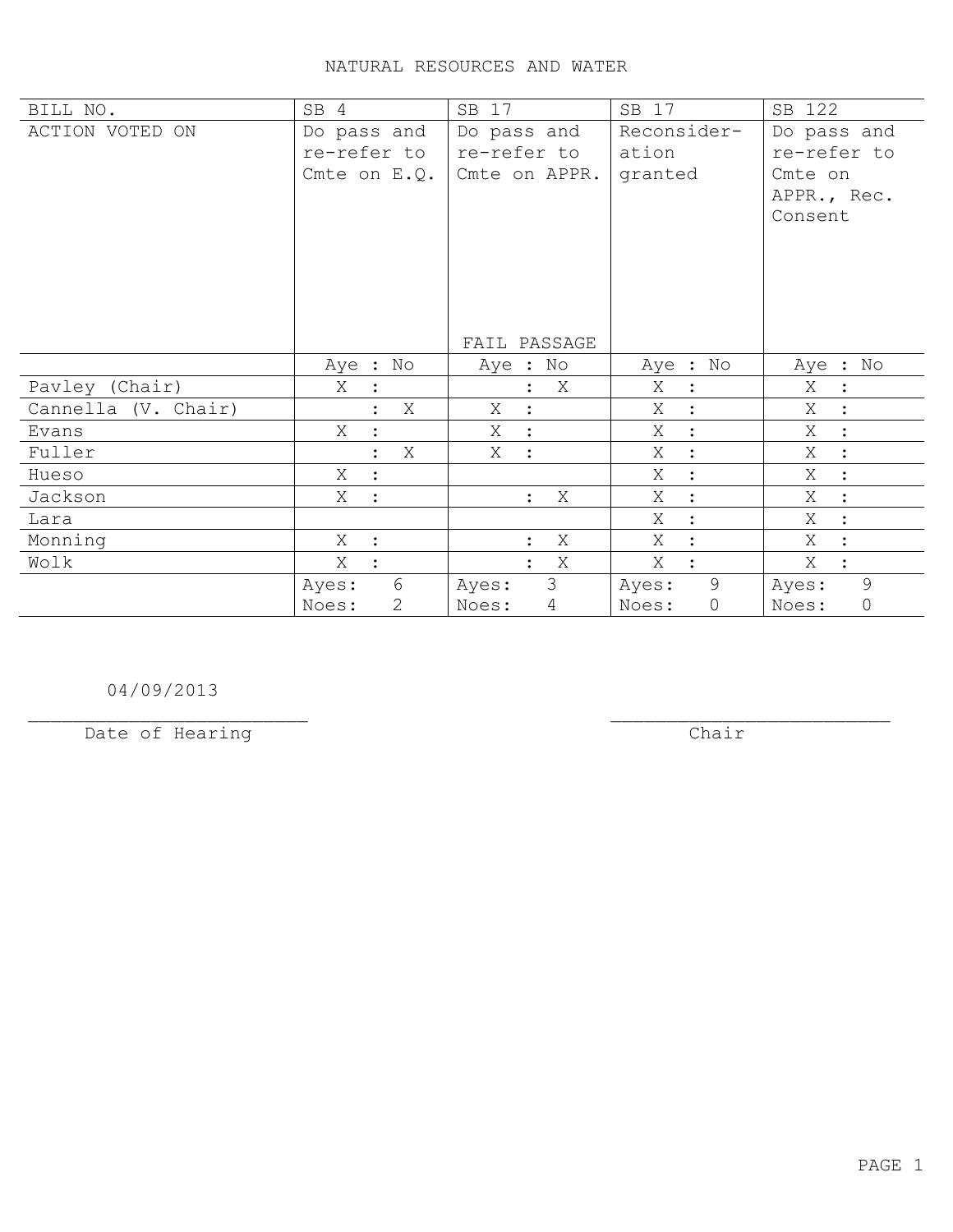## NATURAL RESOURCES AND WATER

| BILL NO.            | SB 132               | SB 197                  | SB 238               | SB 630                |
|---------------------|----------------------|-------------------------|----------------------|-----------------------|
| ACTION VOTED ON     | Do pass as           | Do pass and             | Do pass and          | Do pass and           |
|                     | amended and          | re-refer to             | re-refer to          | re-refer to           |
|                     | re-refer to          | Cmte on APPR.           | Cmte on APPR.        | Cmte on APPR.         |
|                     | Cmte on APPR.        |                         |                      |                       |
|                     |                      |                         |                      |                       |
|                     |                      |                         |                      |                       |
|                     |                      |                         |                      |                       |
|                     |                      |                         |                      |                       |
|                     |                      |                         |                      |                       |
|                     |                      |                         |                      |                       |
|                     | Aye : No             | Aye : No                | Aye : No             | Aye : No              |
| Pavley (Chair)      | Χ                    | Χ                       | Χ                    | Χ                     |
|                     | $\ddot{\cdot}$       | $\ddot{\cdot}$          | $\ddot{\cdot}$       |                       |
| Cannella (V. Chair) | Χ                    | Χ<br>$\ddot{\cdot}$     | X                    | X                     |
| Evans               | Χ<br>$\ddot{\cdot}$  | Χ<br>$\ddot{\cdot}$     | Χ<br>$\ddot{\cdot}$  | Χ                     |
| Fuller              | Χ<br>$\ddot{\cdot}$  | Χ<br>$\ddot{\cdot}$     | Χ                    | X                     |
| Hueso               | Χ<br>$\ddot{\cdot}$  | Χ<br>$\ddot{\cdot}$     | Χ<br>$\ddot{\cdot}$  | Χ<br>$\ddot{\cdot}$   |
| Jackson             | X                    | Χ<br>$\ddot{\cdot}$     | X<br>$\cdot$         | X<br>$\ddot{\cdot}$   |
| Lara                | Χ                    | Χ<br>$\ddot{\cdot}$     | Χ                    | Χ<br>$\ddot{\cdot}$   |
| Monning             | X                    | X<br>$\ddot{\cdot}$     | X                    | X                     |
| Wolk                | X                    | X                       | X                    | Χ                     |
|                     | 9<br>Ayes:           | 9<br>Ayes:              | 8<br>Ayes:           | 7<br>Ayes:            |
|                     | Noes:<br>$\mathbf 0$ | $\circledcirc$<br>Noes: | $\mathbf 1$<br>Noes: | $\mathbf{2}$<br>Noes: |

04/09/2013

Date of Hearing

 $\overline{**chair**}$